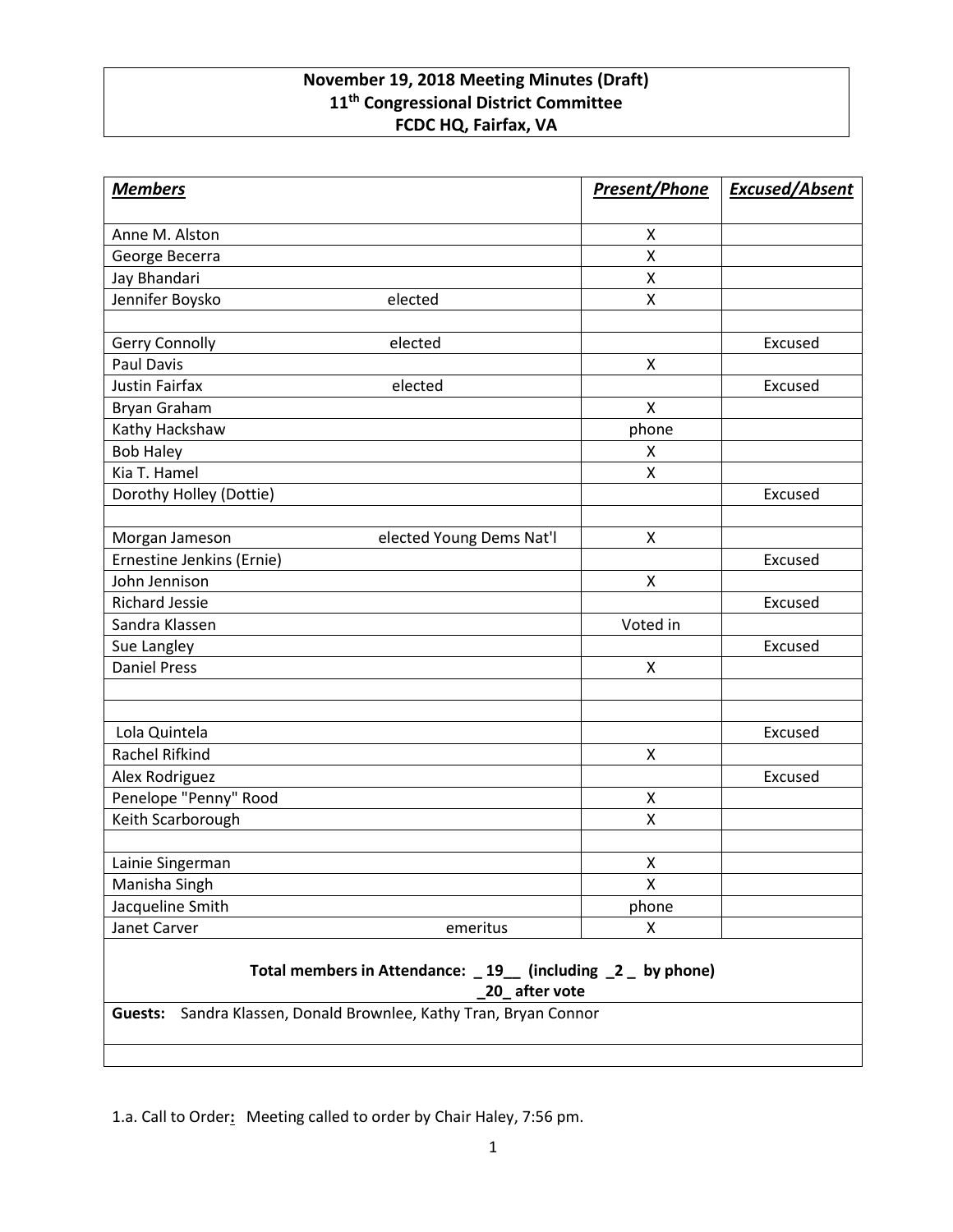1.b Roll Call: Jennison

2. Guest Introductions

- Delegate Kathy Tran

Tran discussed her legislative agenda: tax reform/EICA, ERA, Redistricting, infrastructure, education, census

- Donald Brownlee, Campaign Manager Connolly for Congress

Brownlee discussed election numbers & changes in voter contact (social media)

- 3.a. Motion to Approve Agenda Motion by \_ Dan \_\_ 2nd by \_\_Jennifer\_ Discussion: none Vote: \_\_\_ unanimous
- 3.b. Approval of Minutes. (Penny) October 15, 2018 11th CD meeting @ FCDC HQ Motion by \_\_\_Dan\_\_\_\_\_\_\_ 2nd by \_\_\_Penny\_\_\_\_\_ Discussion: corrections by \_Morgan and Dan\_ Vote: \_\_unanimous\_\_
- 4. Treasurer's Report Rachel as of: 11/19/2018 Federal account \$8,094.38 Non-federal account \$4,053.02 Motion for report to be filed by Rachel. Accepted. No vote required.
- 5. Vacancy Voting Bob

Motion by Bryan to Recommend Sandra Klassen to fill vacancy. 2nd by Penny

 Discussion: explanation by Bryan Vote: \_\_\_15-0-1\_\_

- 6. Chair's Report Haley
	- Welcome to Sandra
	- federal election results
	- bylaws Jennison no report ; Rachel add appeal to bylaws
	- DPVA central 12/8 in Richmond
- 6. Vice Chairs' Reports -

Fairfax - Sue: - n/a

PWCo - Keith: - Kaine beat Stewart by 30 points.

Communications - Lainie: no report

7. Jurisdiction Reports: